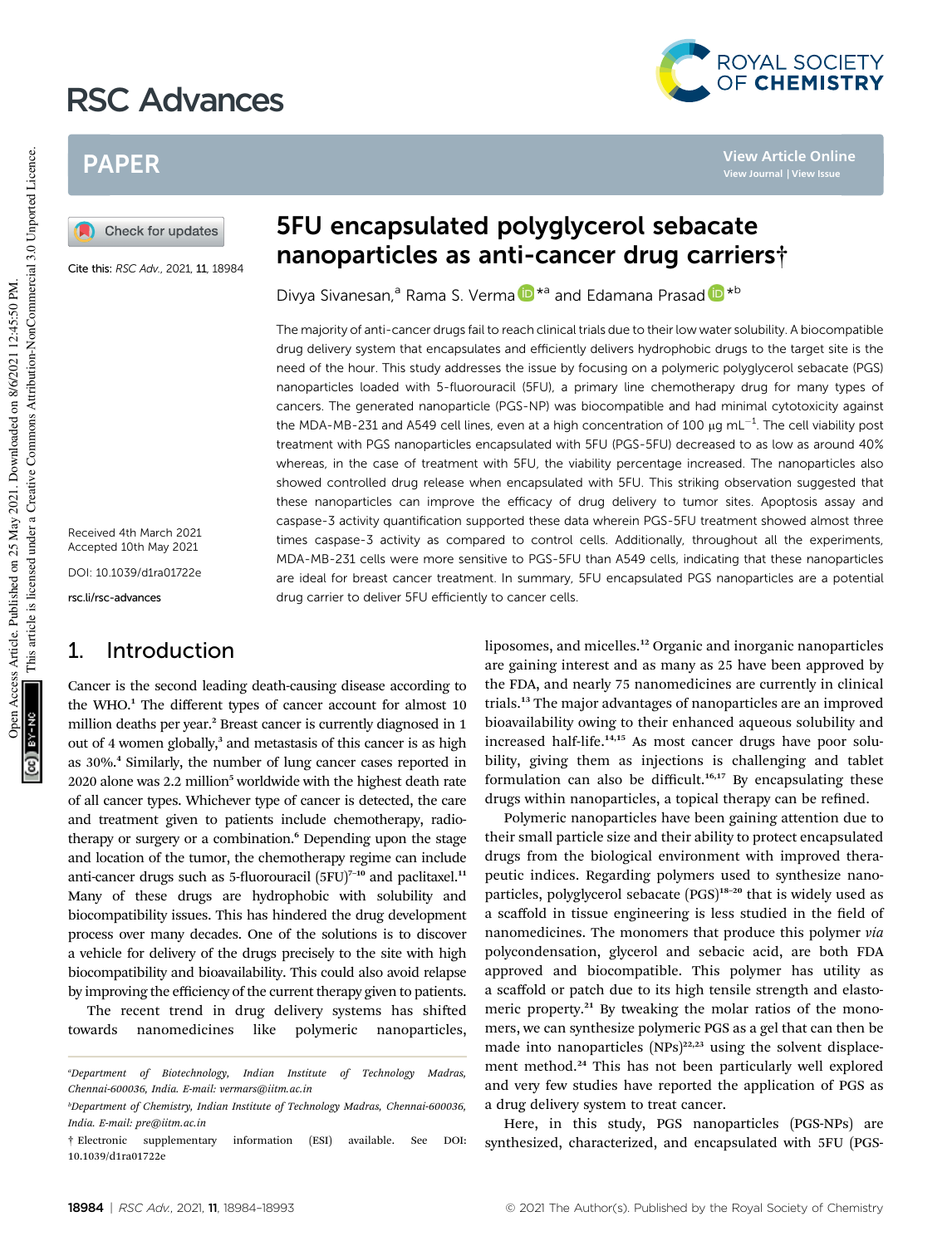5FU), a common drug used in the treatment of breast cancer and whose derivates are currently being studied for targeted therapy against lung cancer. PGS-NPs had sizes within the range of 200–300 nm, and 5FU encapsulation did not vary the size much. These PGS nanoparticles also showed minimal cytotoxicity toward cancer cells, indicating their high biocompatibility. When loaded with 5FU, the cytotoxicity of these NPs increased significantly and over a long period of 48 h, the percentage of viable cells continued to decrease, showing a controlled drug release. This is one of the first studies reporting PGS nanoparticles encapsulated with 5FU as a drug delivery system for the treatment of breast cancer and lung cancer. When studying the effects of these drug-loaded NPs, it is evident that they provide an efficient way of delivering hydrophobic anti-cancer drugs to tumor sites.

## 2. Experimental section

### 2.1. Materials and methods

The chemicals and reagents were purchased from Sigma-Aldrich Chemical Co. Sebacic acid (cat. no. 283258) and glycerol (cat. no. G5516) were purchased from Sigma-Aldrich Chemical Co. 5-Fluorouracil (5FU), Tween 80, MTT (3-(4,5-dimethylthiazol-2-yl)-2,5 diphenyltetrazolium bromide), rhodamine B and other chemicals used for this study were obtained from Sisco Research Laboratories Pvt. Ltd. NMR spectra were recorded using a Bruker ADVANCE III 500 MHz spectrometer with DMSO- $d_6$  as the solvent. FTIR spectra were recorded using a Jasco FTIR-4100 instrument equipped with an ATR accessory. UV-visible spectra were collected using a PerkinElmer spectrophotometer. Thermogravimetric analysis (TGA) was performed under a nitrogen atmosphere with a heating rate of 10  $^{\circ}\mathrm{C}\,\mathrm{min}^{-1}$  using a TGA Q-50 thermogravimetric analyzer. Dynamic light scattering (DLS) was performed using a Malvern Instruments Zetasizer nano ZS90. Powder X-ray diffraction (XRD) was performed using a D8 Advance (Bruker). Scanning electron microscopy (SEM) was used to take images of the nanoparticles and the SEM instrument was bought from Thermo Fisher Scientific (Apreo S). The colorimetric caspase-3 assay was purchased from Takara Bio. Annexin V-FITC and propidium iodide were obtained from BD Biosciences. The primary and secondary-HRP conjugated antibodies used for western blot analysis were obtained from Cell Signaling Technology.

### 2.2. Maintenance of cell lines

Human non-small-cell lung cancer cell line A549 and human breast cancer cell line MDA-MB-231 were procured from the

### 2.3. Synthesis of the polyglycerol sebacate pre-polymer

The polyglycerol sebacate polymer was synthesized using a previously reported procedure.<sup>25</sup> Equimolar amounts of glycerol and sebacic acid were taken and kept in an oil bath at  $120^{\circ}$ C for 24 h under a nitrogen atmosphere with constant magnetic stirring. After 24 h, a sticky-gel polymer formed, which was dissolved in ethanol and purified using distilled water and a 10 000 Da dialysis bag. This solution was freeze-dried and stored at room temperature. FTIR  $\rm (PGS)\ (cm^{-1})$ : 3443, 2926, 2854, 1733, 1410, 1180, 936; <sup>1</sup>H NMR (PGS) (500 MHz)  $\delta$ /ppm: 1.24 (s, -CH<sub>2</sub>-), 1.55 (d, -CH<sub>2</sub>-CH<sub>2</sub>O(CO)-), 2.27 (m, -CH<sub>2</sub>O(CO)-), 3.6-4.1 (m, OHCH<sub>2</sub>CHO-), 4.2–4.35 (m, –OCH2CHO–), 4.95 (2-acylglyceride), 5.09 (1,2-diacylglyceride), 5.26 (1,2,3-triacylglyceride).

### 2.4. Preparation of PGS nanoparticles

The nanoparticles were generated using the solvent displacement method. Different amounts of PGS were taken and dissolved in 1 mL of ethanol to obtain different concentrations of the nanoparticles (5 mg mL $^{-1}$ , 10 mg mL $^{-1}$ , 20 mg mL $^{-1}$ , and 25 mg mL<sup>-1</sup>).<sup>22</sup> This solution was added dropwise to 10 mL of distilled water slowly and  $100 \mu L$  of Tween 80 was also added. The solution was kept under constant stirring with sonication at 60 C. It was then centrifuged at a high speed of 12 000*g* for 10 min and the supernatant was discarded. The pellet was washed with phosphate buffer saline (PBS) twice at high speed for 5 min. This pellet was then freeze-dried and weighed for further experiments.

### 2.5. Encapsulation of 5FU within the nanoparticles

The 5FU drug and PGS nanoparticles were taken in different ratios  $(1 : 1, 1 : 2, 1 : 2.5, 1 : 4,$  and  $1 : 5)$  to optimize the loading efficiency of the 5FU loaded nanoparticles. 5FU was dissolved in 1 mL of DMSO and this solution was added to 9 mL of distilled water  $(1:10)$  containing 250 mg of PGS  $(25 \text{ mg} \text{ mL}^{-1})$ .<sup>26</sup> This mixture was left stirring overnight. Then, the solution was centrifuged at a high speed of 12 000*g* for 10 min and the supernatant was discarded. The pellet was washed with phosphate buffer saline (PBS) at high speed for 5 min and the supernatant was taken for UV-vis spectral measurement at 508 nm to calculate the amount of encapsulated 5FU. After washing with PBS, the pellet was lyophilized and weighed. The loading efficiency<sup>27</sup> was calculated using the following formula:

Loading efficiency% =  $\frac{(Total amount of 5FU)-(amount of 5FU washed) \times 100}{Total amount of 5EUI}$ Total amount of 5FU

National Centre for Cell Sciences (NCCS), Pune, Maharashtra, India. They were cultured in DMEM (Gibco, Grand Island, U.S.A.) supplemented with 10% fetal bovine serum (FBS) (Gibco, Grand Island, U.S.A.) with  $1 \times$  penicillin–streptomycin (Gibco, Grand Island, U.S.A.) with 5%  $CO<sub>2</sub>$  at 37 °C in a humified incubator.

### 2.6. Characterization of 5FU loaded PGS nanoparticles

2.6.1. Physical characterization. The zeta potential was recorded using a Zetaplus instrument and dynamic light scattering (DLS) was used to study the particle size and the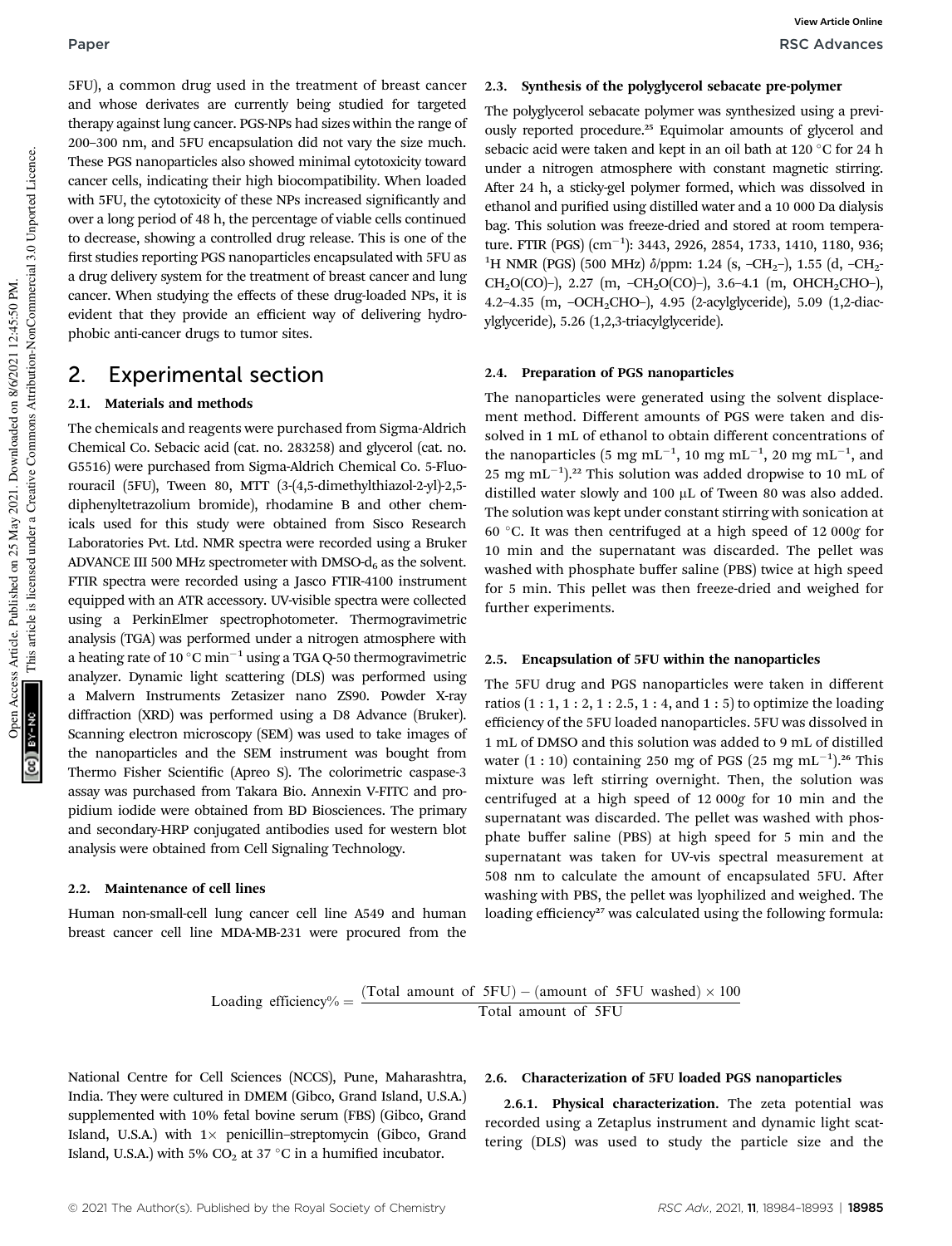polydispersity index (PI). The stability of the particles was analyzed by noting the size and PI after 20 days. The surface morphology and structure of the nanoparticles were analyzed using SEM images recorded at 5 kV. The nanoparticles were dispersed in distilled water and dropped on a glass cover slip. The cover slip was dried in a desiccator for 3 days to evaporate the solvent, then it was sputter-coated with gold before recording images using the microscope.

2.6.2. Chemical characterization.  ${}^{1}$ H NMR and  ${}^{13}$ C NMR spectroscopies were performed to confirm the structure of PGS. FTIR spectroscopy<sup>28</sup> was employed to determine the functional groups present in the nanoparticle and polymer. The lyophilized samples were mixed with potassium bromide (KBr) and pellets were formed using a hydraulic press. Then, the pellets

### 2.9. In vitro cytotoxicity study

Cells were seeded in a 96 well plate (5000 cells per well) and, 24 h later, the free drug, PGS nanoparticles and the drug loaded nanoparticles were added to the wells in triplicate at different concentrations; untreated cells were also used in the experiment.<sup>32</sup> Readings were taken at different time points such as 12 h, 24 h, 36 h and 48 h. An MTT stock solution was prepared  $(5~\mathrm{mg}\,\mathrm{mL}^{-1})$  and 10  $\mu\mathrm{L}$  was added to each well along with blanks at each time point. 2 h later, the stop solution (DMSO) was added to solubilize the crystals formed. The reading of the samples was performed at 560 nm using an ELISA plate reader (PerkinElmer). The cell viability percentage<sup>33</sup> was calculated using the following formula:

Cell viability% =  $\frac{\text{(Mean absorbance of sample - absorbance of the blank)} \times 100}{\text{Mean of observed cost}}$ Mean of absorbance of the control sample

were placed in the FTIR instrument and the spectra were recorded and analyzed. XRD was performed to ensure encapsulation of 5FU within PGS-NP.<sup>22</sup> The thermal stability of PGS was assessed using TGA, and DSC was used to characterize the thermal phase transitions.<sup>29</sup> The averaged molecular weight  $(M_w)$  and the number average molecular weight  $(M_n)$  of the PGS polymer were calculated using gel permeation chromatography (GPC) analysis in a styragel column using polystyrene standards as reference controls for calculating *M*w.

### 2.7. Drug release study

The dialysis method was used to determine the concentration of 5FU in PBS and, thus, the drug release pattern of the nanoparticles.<sup>30</sup> PGS-5FU NPs were dispersed in PBS and put in a dialysis tube in a beaker with 200 mL of PBS. Every hour, 3 mL of PBS was replaced with fresh PBS in the beaker with stirring at 50 rpm and this was done for 24 h. The drug release rate was obtained by taking readings of the 3 mL of extracted PBS using UV/visible spectroscopy. DD Solver software was used to simulate the drug release kinetics.

### 2.8. Cellular uptake of the NPs

The nanoparticles were loaded with rhodamine B (0.5 mg  $mg^{-1}$  $w/w$ <sup>31</sup> and the uptake of the NPs was observed using a fluorescence microscope. Around 25 000 cells (MDA-MB-231 and A549) were seeded in separate 60 mm dishes then treated with the rhodamine B loaded nanoparticles. After 12 h of incubation, the cells were washed with PBS and the nucleus was stained with 2 µL of live Hoescht (25  $\text{mg }\text{mL}^{-1}$ ) for 15 min. Images were then taken using a fluorescence microscope (Ti Eclipse Nikon, U.S.A.).

### 2.10. Apoptosis analysis using flow cytometry

The cells were treated for 24 h with free 5FU, PGS-NP, and PGS-5FU and 2  $\times$  10<sup>5</sup> cells were taken along with the untreated control cells. 50  $\mu$ L of binding buffer was added to each tube and then annexin V-FITC (5  $\mu$ L) was added with 10  $\mu$ L of propidium iodide (PI).<sup>34</sup> After 10 min of incubation at 37 °C, the cells were run through a FACS Calibur instrument to calculate the number of cells undergoing apoptosis. The gating was done using unstained control cells.

### 2.11. Evaluation of apoptosis

The intrinsic apoptosis pathway is initiated by cleavage of caspase-9, and the cleaved caspase-9 cleaves caspase-3. This cleaved caspase-3 then translocates into the nucleus to induce apoptosis. To understand the mechanism of the NP induced apoptosis, a caspase-3 colorimetric assay kit was used.<sup>35</sup> The protocol given by Takara Bio was followed whereby 2  $\times$  10 $^6$  treated and control cells were centrifuged at 400*g* for 5 min. Then, 50 µL of cold lysis buffer was added and the solution was kept in ice for 10 min. The tubes were then centrifuged at 12 000g for 10 min at 4 °C and the supernatant was transferred to new tubes. One set of positive control cells was treated with 1  $\mu$ L of caspase-3 inhibitor and 50  $\mu$ L of reaction buffer containing DTT. The rest of the samples were treated only with reaction buffer having DTT and the solution was incubated for 30 min in ice. Then, 5  $\mu$ L of the 1 mM caspase-3 substrate was added and kept for 1 h in a water bath at 37  $\degree$ C. A standard curve was plotted using pNA provided in the kit dissolved in DMSO at different concentrations ranging from 0 to 200  $\mu$ M.

### 2.12. Expression levels of apoptosis proteins

MDA-MB-231 cells and A549 cells were treated with 5FU, PGS nanoparticles and PGS-5FU, the cells were trypsinized, and the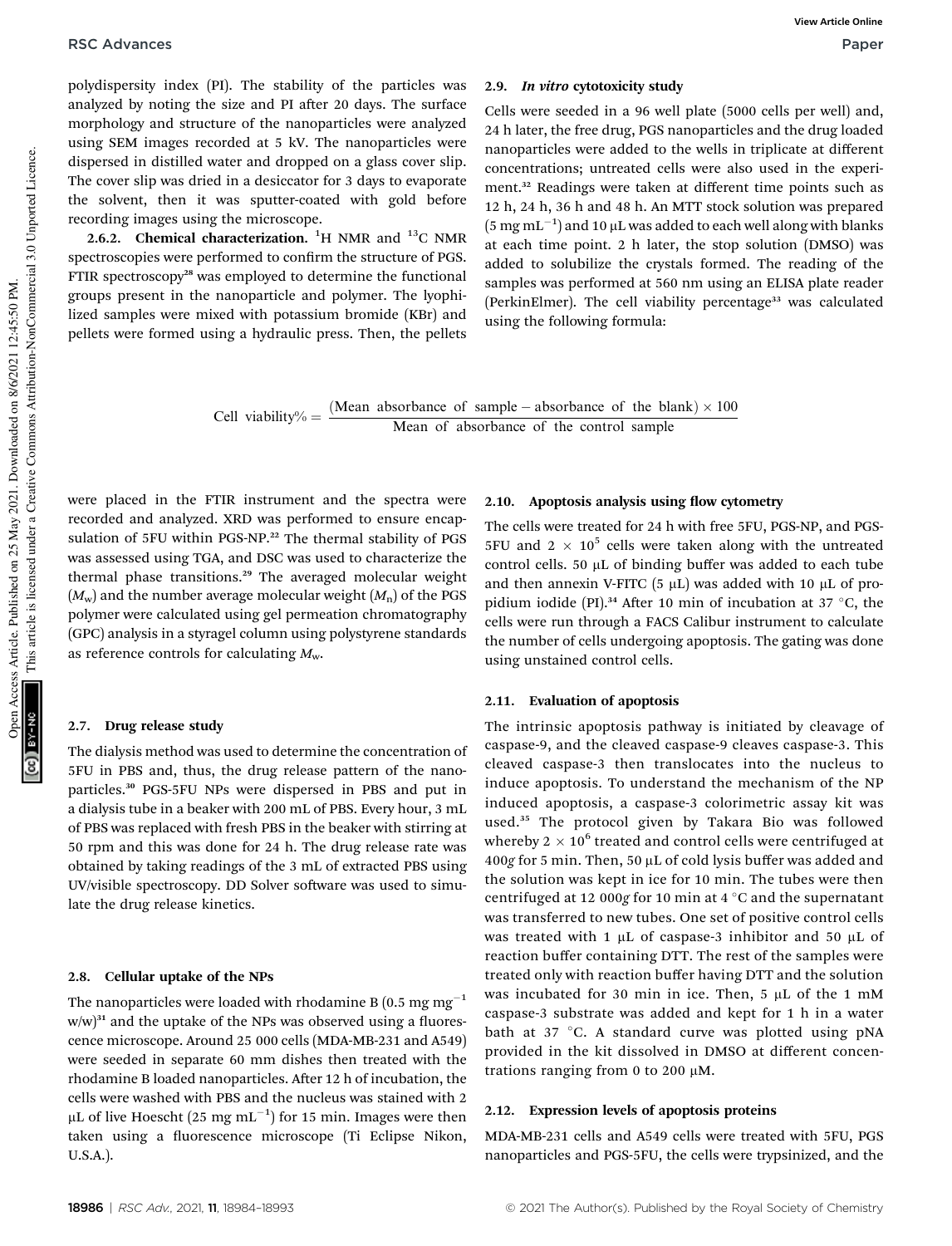Open Access Article. Published on 25 May 2021. Downloaded on 8/6/2021 12:45:50 PM.

BY-NO

T

Open Access Article. Published on 25 May 2021. Downloaded on 8/6/2021 12:45:50 PM.

This article is licensed under a Creative Commons Attribution-NonCommercial 3.0 Unported Licence.

This article is licensed under a Creative Commons Attribution-NonCommercial 3.0 Unported Licence.



Fig. 1 (A) FTIR spectra of the polyglycerol sebacate prepolymer, PGS nanoparticle and 5FU loaded PGS nanoparticle. (B) Powder XRD analysis of the PGS polymer, PGS nanoparticle and 5FU encapsulated nanoparticle. (C) Dynamic light scattering (DLS) histogram showing a unimodal peak indicating uniformly sized particles; the same was validated using scanning electron microscopy (SEM) (D).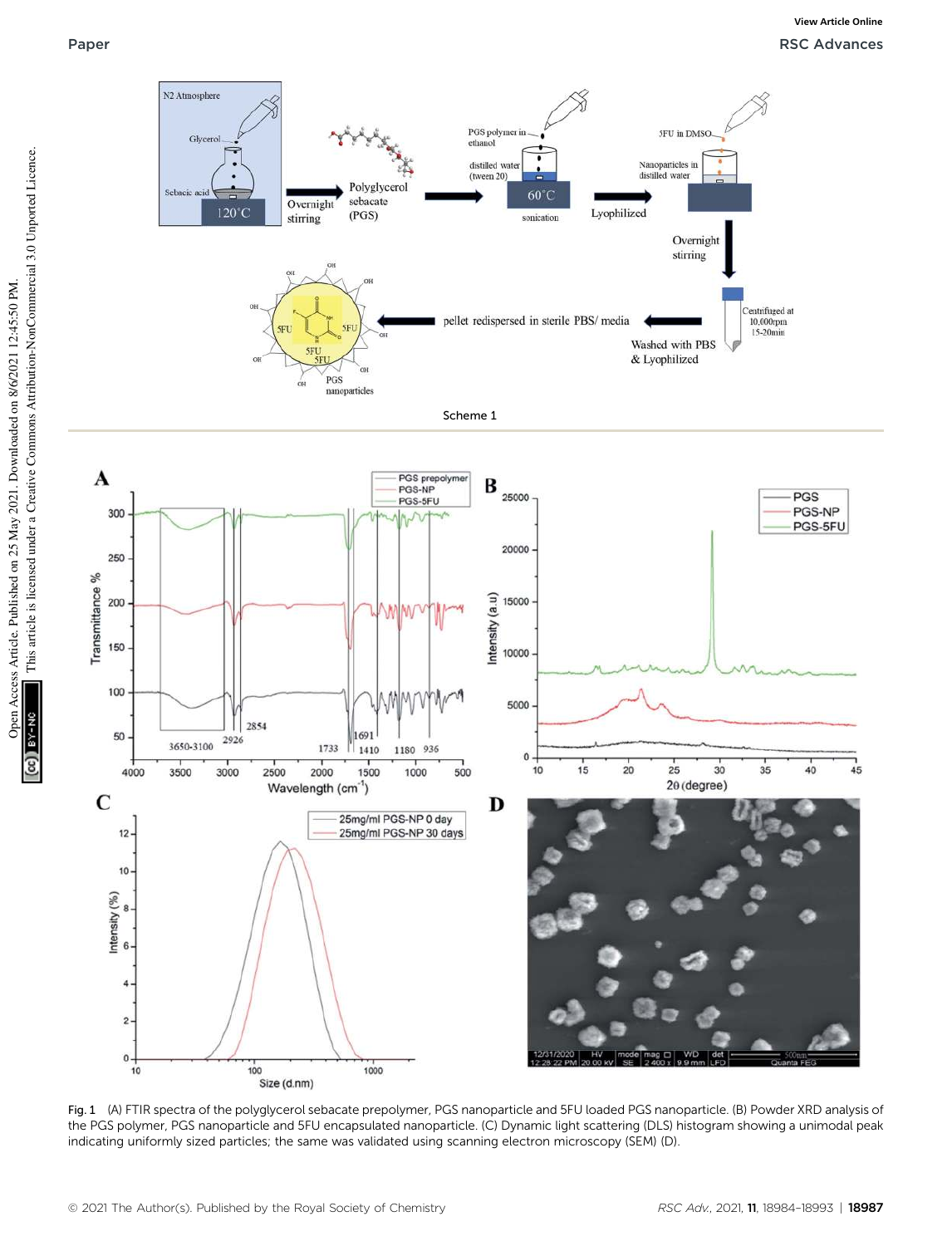pellets were washed with PBS. The supernatant was discarded, and the total protein was extracted using a radioimmunoprecipitation buffer (RIPA) with a  $1 \times$  protein inhibition cocktail (PIC).<sup>36</sup> 30 μg of protein of each sample was run using SDS-PAGE and then transferred onto a polyvinylidene difluoride membrane after activation. This membrane was blocked with 5% skimmed milk and then incubated overnight at 4  $\degree$ C with primary antibodies against procaspase-3, procaspase-9, and vinculin. The membrane was washed with TBS—T thrice and incubated with the respective alkaline phosphatase-conjugated secondary antibody. The blots were developed using an enhanced chemiluminescence (ECL) buffer, imaged using a BioRad ChemiDoc system and analysed by normalizing with an endogenous control vinculin protein.

### 2.13. Statistical analysis

The statistical data analysis was performed using Student's *t*test to compare the different samples where  $p < 0.05$  was taken to be signicant. All the experiments were done in triplicate, the average was noted, and the standard error was plotted using Graphpad Prism 8. Origin Pro 8.5 software was used to plot graphs of FTIR, XRD, and TGA data. Flowjo v8 was used to plot the dot plot of flow cytometry experiments. Image Lab and Fiji ImageJ software were used to analyse western blot and fluorescence microscope images, respectively. To calculate the loading efficiency and the drug release rate, the supply of 5FU was measured over a range of different concentrations and  $\lambda_{\text{max}}$ was determined by UV-vis spectroscopy.

# 3. Results and discussion

### 3.1. Synthesis and properties of 5FU-NPs

The synthesis of the polyglycerol polymer was done according to a previously reported protocol by taking equimolar amounts of glycerol and sebacic acid, as shown in Scheme 1. The characterization of the monomers and the pure polymer was performed using <sup>1</sup>H NMR spectroscopy and data were analyzed using MestReNova software (Fig.  $S1\dagger$ ). The proton peaks at  $\delta$  1.30, 1.60, and 2.3 ppm in the polymer data corresponded to sebacic acid and the peaks at 3.43–3.96, 4.08–4.35, and 5.09, 5.26 ppm are related to glycerol. These data showed a linear structure of the PGS polymer with the molar ratio of monomers of 1. Additionally, this result was corroborated by FTIR analysis (Fig. 1A), which exhibited a broad peak at 3443  $cm^{-1}$ attributed to the stretch vibration absorption of O–H end groups in the molecules while their bending gave a peak at 1410 cm<sup>-1</sup>. The sharp peaks at 1180 cm<sup>-1</sup> and 1733 cm<sup>-1</sup> are related to C–O whereby the 1733  $\mathrm{cm}^{-1}$  peak indicated an ester carbonyl linkage.  $C=O$  bonds and methylene groups were indicated by peaks at 2854  $cm^{-1}$  and 2926  $cm^{-1}$ , respectively. The peak at 1691  $\mathrm{cm}^{-1}$  indicates unreacted sebacic acid and this peak was absent in the spectrum of the polymer owing to the purification step. These data demonstrate the successful generation of the PGS polymer and the active groups on the surface can be functionalized further to attach compounds onto the surface of the nanoparticles. XRD analysis (Fig. 1B) showed a sharp peak in the pattern of the PGS-5FU nanoparticles at 30  $2\theta$  and a peak at 20  $2\theta$  present in the pattern of



Fig. 2 (A) Cumulative release rate of 5FU from the drug loaded NPs. (B and C) Cytotoxicity assay with different concentrations of PGS-NP, 5FU and PGS-5FU done with A549 and MDA-MB-231 cells, respectively (\*p < 0.05 vs. PGS-NP, \$p < 0.05 vs. 5FU, &p < 0.05 vs. PGS-5FU).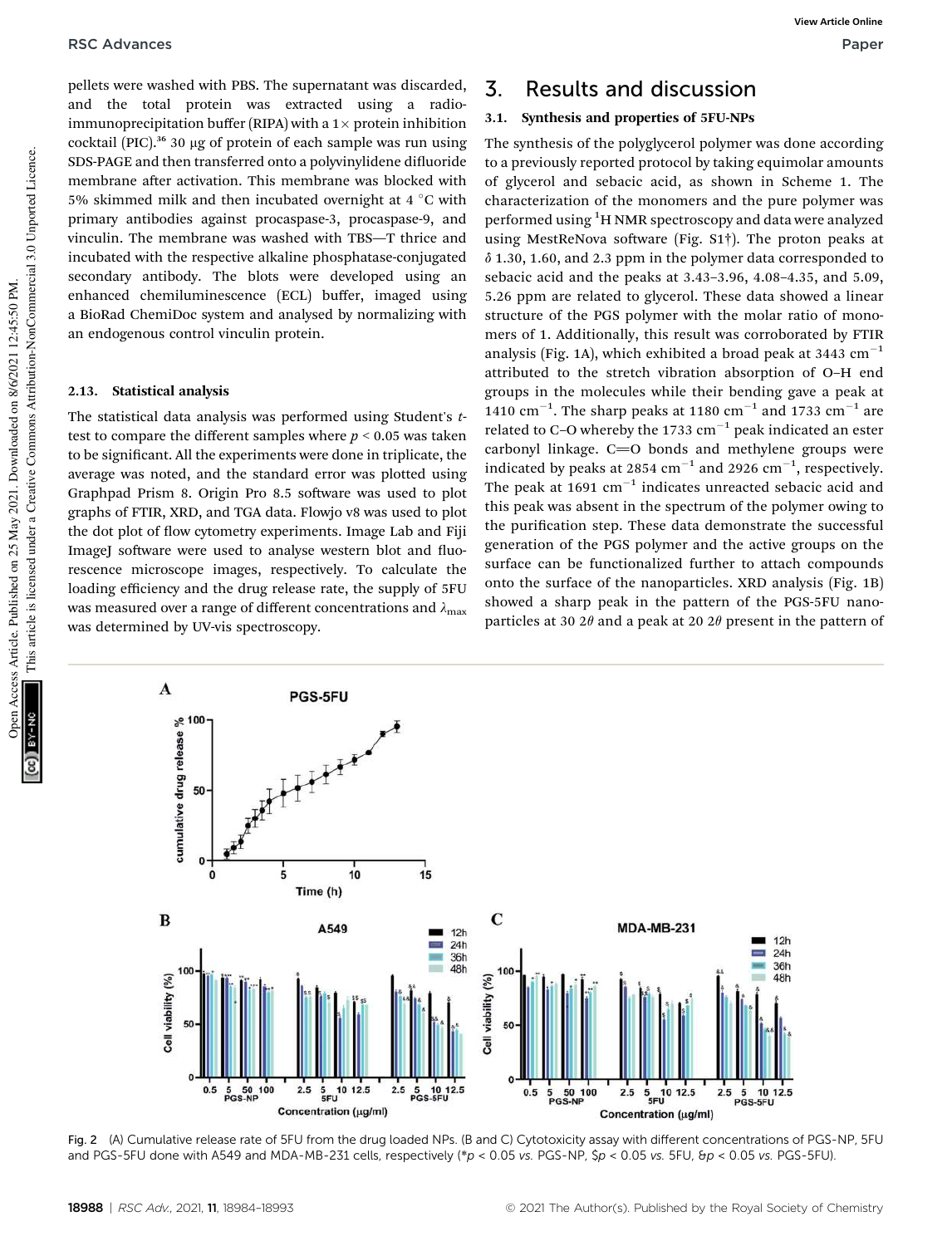

Fig. 3 (A) Increasing uptake of Rho-NPs by A549 as well as MDA-MB-231 cells with time and (B) its quantified representation.

PGS-NP that had almost completely disappeared in the pattern of PGS-5FU, showing the encapsulation of 5FU within PGS-5FU. These data confirm the crystalline nature of the nanoparticles as compared to the semi-crystalline nature of the PGS gel and, therefore, the increased stability of PGS-5FU. The thermostability of PGS-NP and PGS-5FU was assessed using a thermogravimetric analyzer (TGA-Q50) and a representative thermogram is plotted in Fig.  $S2.$ † The results showed a first weight loss of about 30% at 250 °C for the PGS nanoparticles and a second thermal decomposition at 400  $^{\circ}$ C of 40% weight loss. The first weight loss is due to absorbed solvent evaporation and the second one is due to polymer degradation. In the case of the 5FU loaded PGS nanoparticles, there was a weight loss of up to 90% in the range from 300  $\degree$ C to 400  $\degree$ C, indicating an increase in stability with the encapsulation of 5FU. The heat flow through the PGS prepolymer, PGS-NP and PGS-5FU was measured by differential scanning calorimetry (DSC Q200, TA Instruments) (Fig. S3†). The results showed a glass transition temperature  $(T_g)$  of the PGS prepolymer of  $-7.52$  °C and that of PGS-NP of  $104.87$  °C. The shift to positive temperature is due to the increased crosslinking within the nanoparticle. Additionally, the melting temperature  $(T<sub>m</sub>)$  was 5.56 °C for the PGS prepolymer, which increased to 105.33 °C

for PGS-NP, indicating that PGS is miscible with the sol–gel composite and that the nanoparticle has partial crystallinity. Interestingly, after loading 5FU into the nanoparticle, it became completely amorphous, and this suggests the successful entrapment of the drug within the nanoparticle matrix. Furthermore, GPC analysis (GPC, Waters, U.S.A.) showed a PDI of the PGS polymer of 1.0054, a calculated  $M<sub>n</sub>$  of 93.9 kDa and a *M*<sup>w</sup> of 94.4 kDa using polystyrene standards for generating the calibration curve.

### 3.2. Morphological characteristics of the nanoparticle

The size and zeta potential of the nanoparticles were assessed using a Malvern Instruments Zetasizer nano ZS90. The size distribution histogram (Fig. S5†) showed varied sizes for different concentrations of PGS used to make the nanoparticles. Interestingly, the size and PDI data for the 25 mg  $mL^{-1}$ concentration of PGS measured 30 days post synthesis showed homogenous particles in the range of 200–350 nm and having long shelf-life stability (Fig. 1C). The observed zeta potential was between  $-35$  mV and  $-20$  mV. The zeta potential magnitude of PGS-NPs indicates high colloidal stability. These nanoparticles are also small-sized, within which the drug can be easily loaded. To corroborate the results, scanning electron microscopy (SEM)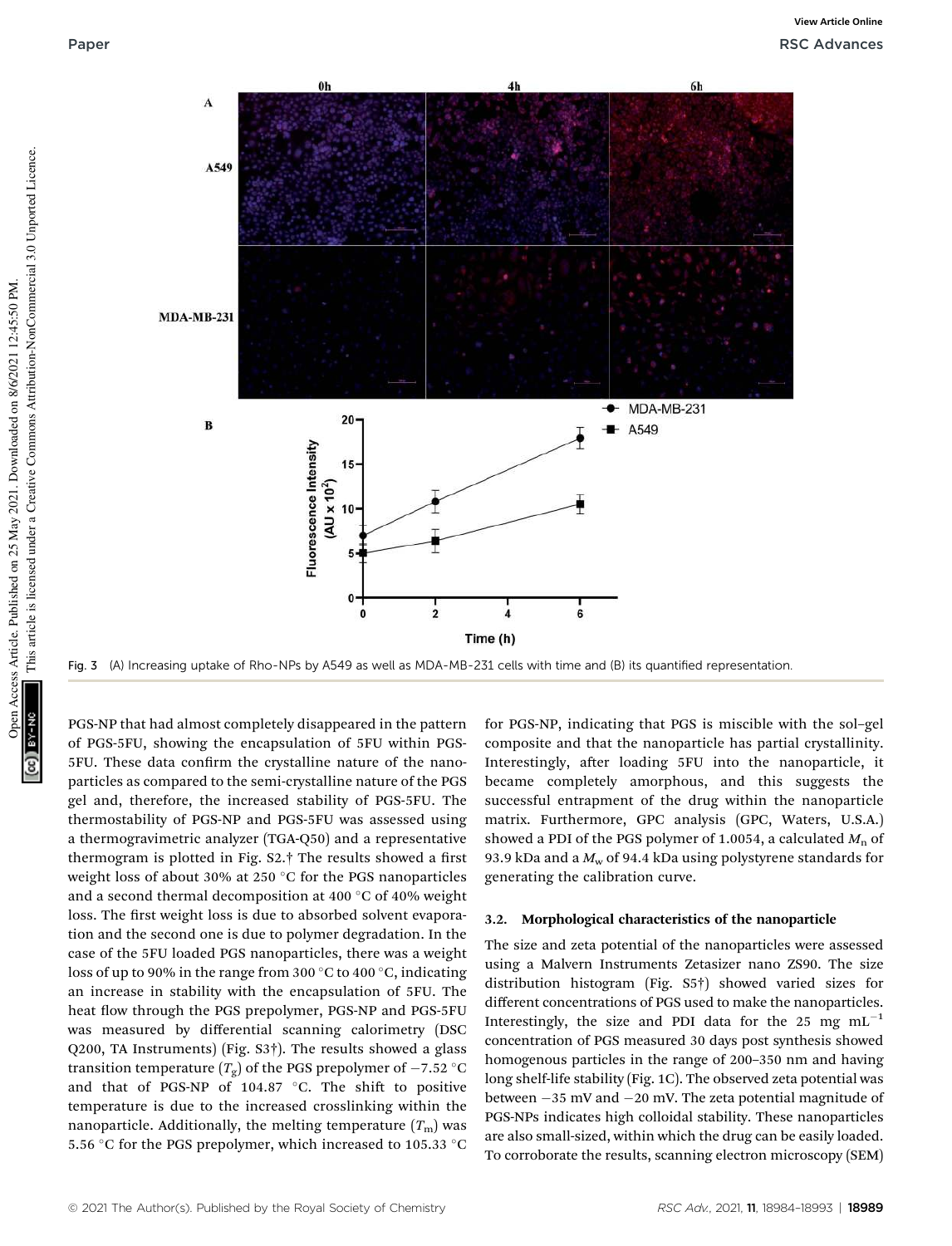

Fig. 4 (A and B) Dot plot of Annexin V-FITC assay performed with A549 cells and MDA-MB-231 cells, respectively. A quantitative histogram of the apoptotic cell population present in each sample is plotted below (C) (\*p < 0.05 vs. A549 control group,  $Sp < 0.05$  vs. MDA-MB-231 control group).

(Fig. 1D) was used, which exhibited PGS nanoparticles having a spherical shape.

### 3.3. In vitro 5FU release kinetics

The loading efficiency of different nanoparticle to drug ratios was calculated and, out of these, the 1 : 2.5 ratio of PGS-NP : 5FU showed a 90.39% encapsulation efficiency. Additionally, the release of 5FU *via* diffusion recorded over 15 h showed a controlled drug release (Fig. 2A). A graph was plotted of the drug release rate and, at 13 h, almost all of the loaded drug was released into the medium. With the help of mathematical modelling using DD Solver software, the kinetics of 5FU-NP was determined to be Hopfenberg with *R* square calculated as 0.985.

3.3.1. Hopfenberg's erosion-based model. This model indicates surface erosion of the polymeric NPs where a zero-ordered release of the drug is the rate-limiting step. This equation that is valid for cylinders and spheres can be expressed as follows:

$$
\frac{M_t}{M_{\infty}} = 1 - \left(1 - \frac{k_0 \times t}{c_0 \times a}\right)^n
$$

where  $M_t$  and  $M_\infty$  are the cumulative amounts of drug released at time *t* and infinity;  $k_0$  is the erosion rate constant;  $c_0$  is the amount of drug loaded in the NPs; *a* is the radius of the spherical NP and *n* is the shape factor, which is 3 for spheres.

This kinetic model suggests a controlled release from a spherical matrix such that the PGS nanoparticles retain their shape and properties in PBS with the slow degradation of the NPs. This is advantageous as the ideal biodegradable NPs must degrade at the tumor site while releasing the drug in a controlled manner.

### 3.4. Cytotoxic effect of PGS-5FU

Stock solutions of different concentrations of PGS were prepared in distilled water and then working concentrations were diluted in biological media. At different time points, the absorbance was recorded after solubilizing crystals formed due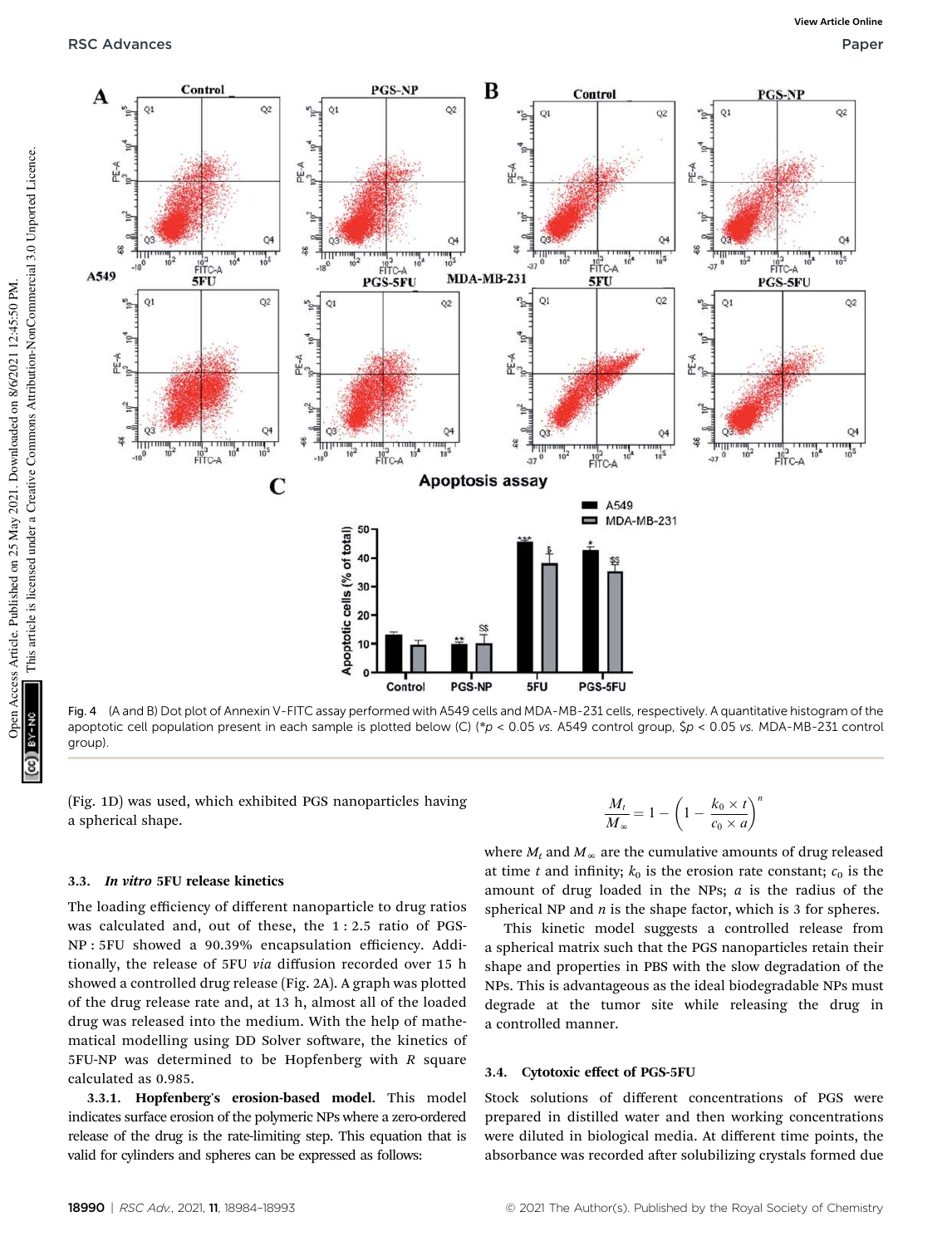

Fig. 5 (A) Western blots showing expression levels of inactive proteases caspase-3 and caspase-9 when A549 and MDA-MB-231 cells were treated with PGS-NP, 5FU and PGS-5FU, respectively. (B) Histogram representation with quantitative analysis of the blots.

to the addition of MTT, and the cell viability percentage was calculated (Fig. 2B and C). Interestingly, even at higher concentrations of PGS-NPs, there was no signicant decrease in cell viability up to 48 h. This could illustrate the biocompatibility of the polymeric PGS nanoparticles. The 50% inhibitory concentration (IC<sub>50</sub>) of 5FU was calculated as  $10.86 \pm 0.34$  µg  $\rm mL^{-1}$  for A549 cells and 11.18  $\pm$  0.42  $\rm \mu g\, \rm mL^{-1}$  for MDA-MB-231 cells. Furthermore, PGS-5FU had  $IC_{50}$  values in similar ranges, calculated as 10.49 + 0.22  $\mu$ g mL $^{-1}$  (A549) and 10.88 + 0.17  $\mu$ g  $mL^{-1}$  (MDA-MB-231). But, after 24 h, 36 h, and 48 h, the viability% increased when cells were treated with the drug alone, demonstrating that the cells became resistant and survived. Interestingly, the cell viability decreased with time upon treatment with PGS-5FU nanoparticles. This clearly shows the improved efficiency of PGS-5FU nanoparticles in the controlled release of 5FU as compared to 5FU alone. Therefore, this drug delivery system can enhance the competence of existing conventional chemotherapy and help avoid resistance development and metastasis of the disease.

### 3.5. Cellular uptake of PGS-5FU nanoparticles

The fluorescent dye rhodamine B was encapsulated in the PGS-NPs (Rho-NPs) to understand the efficiency of uptake of the nanoparticles by cancer cells. There was a gradual increase in the fluorescence with time (Fig. 3). At 6 h, almost all the cells showed the intracellular uptake of Rho-NPs. The images showed that the NPs were transported efficiently into the cells. One of the key requisites of a drug delivery system is the ability of the nanoparticle to penetrate the cell membrane; here, it can be seen that these PGS-NPs loaded with rhodamine were easily taken up by the



Fig. 6 Increasing activity of caspase-3 protease when cells were treated with PGS-5FU in both cell lines ( $p$  < 0.05 vs. A549 control group, \$p < 0.05 vs. MDA-MB-231 control group).

cancer cells. Within a few hours, the nanoparticles were internalized in the cancer cells and, therefore, PGS-NPs could deliver the anti-cancer drugs enclosed within them inside the cells.

### 3.6. Apoptosis assay using flow cytometry

To estimate the induction of apoptosis upon treatment with the drug loaded nanoparticles, Annexin V-FITC assay was performed wherein the treated cells along with control cells were stained with propidium iodide and Annexin V-FITC dyes. Calibration gating was performed using unstained cells, and results were obtained using flow cytometry (Fig. 4). The dot plots validated that PGS-5FU treatment induced apoptosis in the cancer cells as there was a shift seen towards the Q2 and Q4 quadrants, as shown in Fig. 4A and B, indicating late and early apoptosis, respectively. A549, as well as MDA-MB-231 cells treated with PGS-NPs had lower populations in these quadrants, which confirms the previous toxicity findings. These outcomes provide insight into the molecular mechanism of PGS-5FU nanoparticles and confirm that the cell death is caused by apoptosis induction.

### 3.7. Immunoprecipitation analysis of apoptotic proteins

The western blot analysis (Fig. 5) also indicated cell death *via* apoptosis for the cells treated with PGS-5FU nanoparticles. To prove the same, the expression levels of inactive caspase-3 and caspase-9 proteins were recorded, and they remained almost the same when normalized with vinculin protein in the case of PGS-NP and 5FU treatment in A549 cells. This means that neither the PGS nanoparticles nor 5FU alone could initiate apoptosis in the cancer cells. However, there was a significant decrease in the protease levels upon treatment with PGS-5FU, evidently showing initiation. In MDA-MB-231 cells as well, a similar pattern of expression levels was observed. The significant downregulation of procaspases in both cell lines when treated with the drug loaded nanoparticles proves the augmented ability of PGS-5FU nanoparticles in initiating apoptosis in cancer cells.

### 3.8. Caspase-3 assay

When initiating apoptosis, caspase proteases play a very crucial role. The activity of caspase-3 indicates the process of apoptosis and, therefore, to assess the effect of PGS-5FU, colorimetric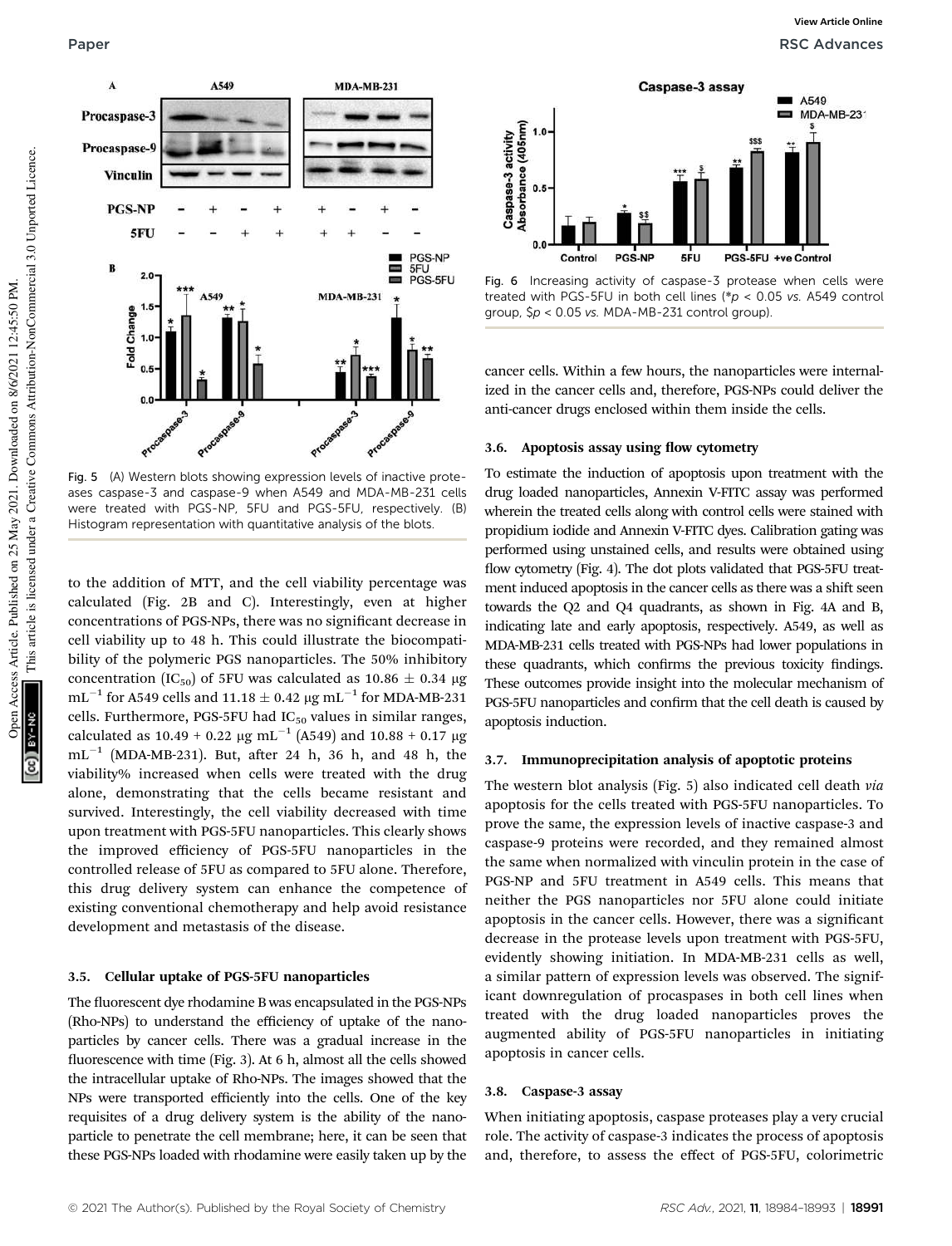caspase-3 assay was performed. The protease levels of the A549 lung cancer and MDA-MB-231 breast cancer cells treated with PGS-5FU at the  $IC_{50}$  concentration were different (Fig. 6). The breast cancer cells showed a 4.15-fold change in caspase-3 levels and the A549 cells showed a 4-fold change in levels, but the 5FU treated MDA-MB-231 cells, and A549 cells showed 2.9- and 3.29 fold changes of caspase-3 levels, respectively. This is due to the different cellular uptake rates of PGS-5FU within these two cell lines in the given period and also indicates that breast cancer cells are more sensitive to PGS-5FU treatment. As mentioned earlier, PGS-NPs did not initiate apoptosis as the caspase-3 levels were signicantly low as compared to the untreated control cells.

## 4. Conclusion

A polymeric polyglycerol sebacate nanoparticle was synthesized and successfully loaded with 5FU. The hydroxyl functional groups present on the PGS polymer make it hydrophilic,<sup>37</sup> and the MTT assay showed that PGS-NPs, even at higher concentrations like 100  $\rm \mu g \; \rm m L^{-1},$  did not have a toxic effect on cancer cells, thus making them biocompatible. Characterization of the generated PGS-NPs illustrated uniformly sized, spherical particles (200–350 nm) that were highly stable over an extended period of 30 days. Additionally, this PGS nanoparticle was easily taken up by the cancer cells within 6 h, proving it to be an efficient vehicle for internalization of the drug within cancer cells. The PGS-5FU nanoparticles showed a sustained low cell viability percentage for over 48 h whereas the free drug showed an increased cell viability post 24 h in both the lung cancer and breast cancer cells with calculated IC<sub>50</sub> values of 10.49  $\pm$  0.22 µg  $\text{mL}^{-1}$  and 10.88  $\pm$  0.18  $\mu\text{g}$   $\text{mL}^{-1}$ , respectively. The PGS-5FU nanoparticles exhibited a controlled drug release property that prevented resistance development and eliminated cancer cells. To corroborate this, apoptosis assay was performed using flow cytometry, and the data indicated the ameliorated potential of the PGS-5FU nanoparticles to cause apoptosis in A549 and MDA-MB-231 cells when compared to PGS-NP or 5FU treatment. Also, the PGS-5FU nanoparticles showed an almost 3 times increase in caspase-3 activity upon treatment as compared to control cells. These PGS-5FU nanoparticles exhibited improved properties over some popular polymeric nanoparticles like PEGylated PLGA nanoparticles<sup>38</sup> and chitosan nanoparticles,<sup>39</sup> which have reported 5FU encapsulation efficiencies of 80.37 and 69.69% whereas, in the current study, PGS-5FU nanoparticles had an efficiency of 90.39%. In another article, PGS was chemically conjugated with a derivative of  $5FU;^{40}$  however, in the present case, 5FU is encapsulated within PGS nanoparticles, making their synthesis very easy. Thus, this delivery system is much more efficient and can more easily generate 5FU loaded nanoparticles. In conclusion, this study reports a novel polymeric PGS nanoparticle as an excellent drug delivery system to improve the solubility of anti-cancer drugs with enhanced biocompatibility. It can also increase the efficiency of the traditional chemotherapy to provide a better quality of life for cancer patients.

# Conflicts of interest

There is no conflict of interests to declare.

## Acknowledgements

The authors are thankful for the timely and crucial suggestions given by Dr Ramya Kannan and the help with the design of the work. Ms Alphy Sebastian and Ms Swatilekha were supportive and patient in helping with the working of instruments. The authors heartfully thank Mr Rakiraj from the Metallurgy and Mechanical Engineering Department, IIT Madras for taking precise SEM images. D. S. wants to thank Mr Bamadeb for carrying out flow cytometry experiments and helping with the analysis.

## References

- 1 World Health Organization, *WHO reports*, 2018, pp. 6–13.
- 2 World Health Organization, *Key facts*, https://www.who.int/ news-room/fact-sheets/detail/cancer.
- 3 R. L. Siegel, K. D. Miller and A. Jemal, *Ca-Cancer J. Clin.*, 2020, 70, 7–30.
- 4 A. S. B. Primeau, *Cancer Recurrence Statistics*, Cancer Therapy Advisor, 2018, 1–9.
- 5 H. Sung, J. Ferlay, R. L. Siegel, M. Laversanne, I. Soerjomataram, A. Jemal and F. Bray, *Ca-Cancer J. Clin.*, 2021, 1–41.
- 6 National Cancer Institute, *Types of Cancer Treatment*, NIH, 2015, pp. 1–4.
- 7 D. B. Longley, D. P. Harkin and P. G. Johnston, *Nat. Rev. Cancer*, 2003, 3, 330–338.
- 8 H. Kato, Y. Ichinose, M. Ohta, E. Hata, N. Tsubota, H. Tada, Y. Watanabe, H. Wada, M. Tsuboi, N. Hamajima and M. Ohta, *N. Engl. J. Med.*, 2004, 1713–1721.
- 9 J. Nakano, C. Huang, D. Liu, D. Masuya, T. Nakashima, H. Yokomise, M. Ueno, H. Wada and M. Fukushima, *Br. J. Cancer*, 2006, 95, 607–615.
- 10 D. A. Cameron, H. Gabra and R. C. F. Leonard, *Br. J. Cancer*, 1994, 70, 120–124.
- 11 C. J. Creel, M. A. Lovich and E. R. Edelman, *Circ. Res.*, 2000, 86, 879–884.
- 12 D. Bobo, K. J. Robinson, J. Islam, K. J. Thurecht and S. R. Corrie, *Pharm. Res.*, 2016, 33, 2373–2387.
- 13 A. C. Anselmo and S. Mitragotri, *Bioeng. Transl. Med.*, 2019, 4, 1–16.
- 14 G. Pillai, *SOJ Pharm. Pharm. Sci.*, 2014, 1(2), 13.
- 15 S. Sawant and R. Shegokar, *Int. J. Canc. Ther. Oncol.*, 2014, 2, 020408.
- 16 D. J. Adams, *Trends Pharmacol. Sci.*, 2012, 33, 173–180.
- 17 L. Di, P. V. Fish and T. Mano, *Drug Discovery Today*, 2012, 17, 486–495.
- 18 K. W. Lee and Y. Wang, *J. Visualized Exp.*, 2011, 1–6.
- 19 X. Zhang, C. Jia, X. Qiao, T. Liu and K. Sun, *Polym. Test.*, 2016, 54, 118–125.
- 20 B. Xiao, W. Yang, D. Lei, J. Huang, Y. Yin, Y. Zhu, Z. You, F. Wang and S. Sun, *Adv. Healthcare Mater.*, 2019, 8, 1–14.